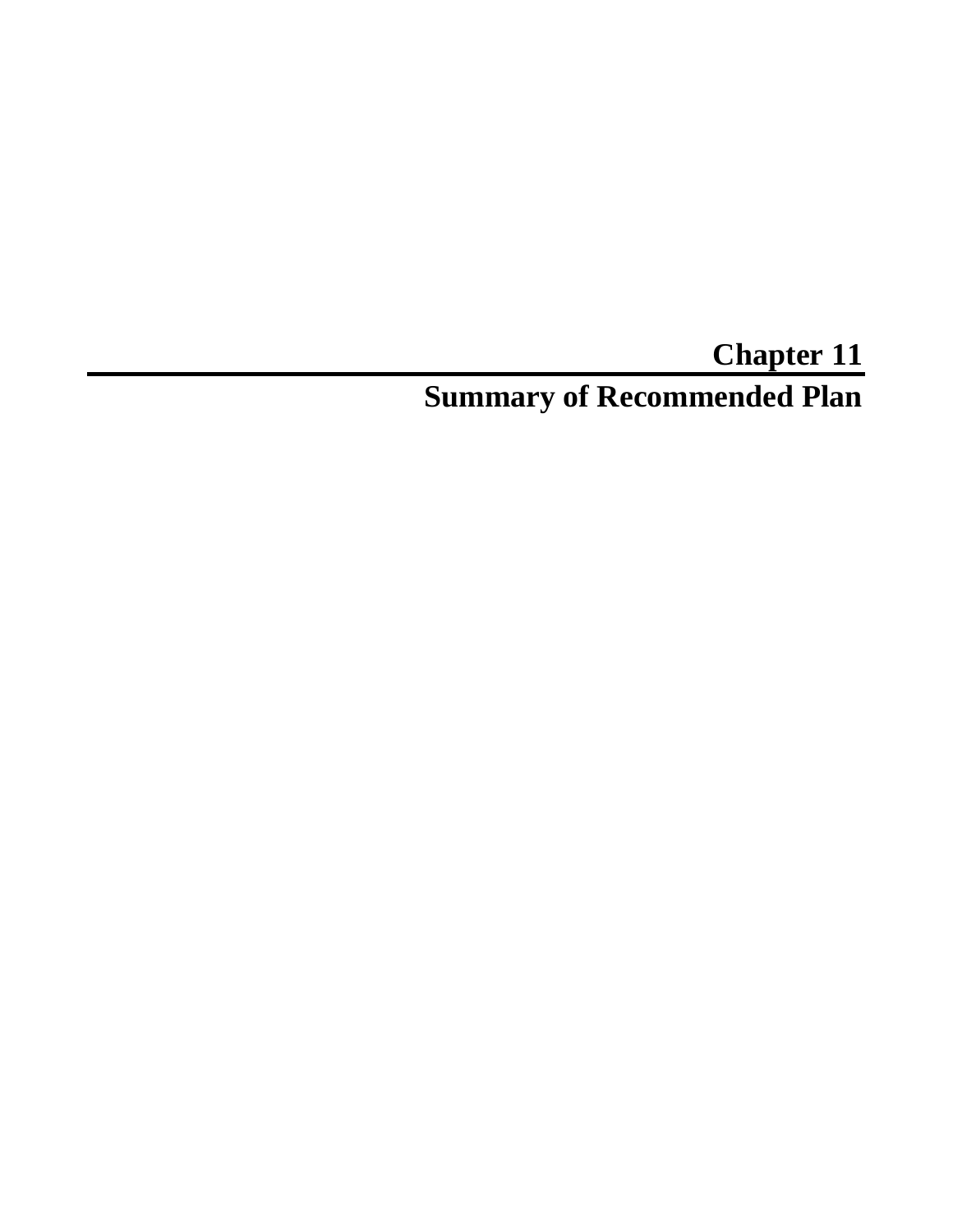#### **CHAPTER 11**

#### **SUMMARY OF RECOMMENDED PLAN**

#### **11.1 INTRODUCTION**

This chapter identifies and presents the Comprehensive Wastewater Management Plan's Recommended Plan. The chapter is a culmination of the findings presented in the previous documents prepared as part of this project, the evaluations included in this Report, and the findings of the MEP work related to the Town of Chatham. This Chapter outlines the recommended plan, mitigation measures necessary as part of the implementation, and a proposed schedule to implement the plan. The Chapter also discusses the financial planning efforts, future work, and other institutional considerations necessary for the plan.

The goals of the recommended plan are to achieve the estuarine nitrogen TMDLs for the Town, address other areas of concern (AOCs) within Town, and provide an adaptive management approach to implementation such that as the plan is executed it can be adjusted based on the environmental and economic impacts that may result during its implementation.

#### **11.2 IDENTIFICATION OF THE RECOMMENDED PLAN**

The recommended plan for Chatham would involve the implementation of an adaptive management approach including the following major components:

• Two-phased implementation of WWTF expansion at the existing WWTF site. Phase 1 would treat approximately 1.3 mgd on an average annual basis to meet total nitrogen TMDL requirements in Stage Harbor, Pleasant Bay, Sulphur Springs, and Taylor's Pond watershed areas. Phase 2 would expand this facility to 1.9 mgd on an average annual basis to serve the remaining areas of the Town of Chatham. WWTF flows are summarized on Table 9-5.

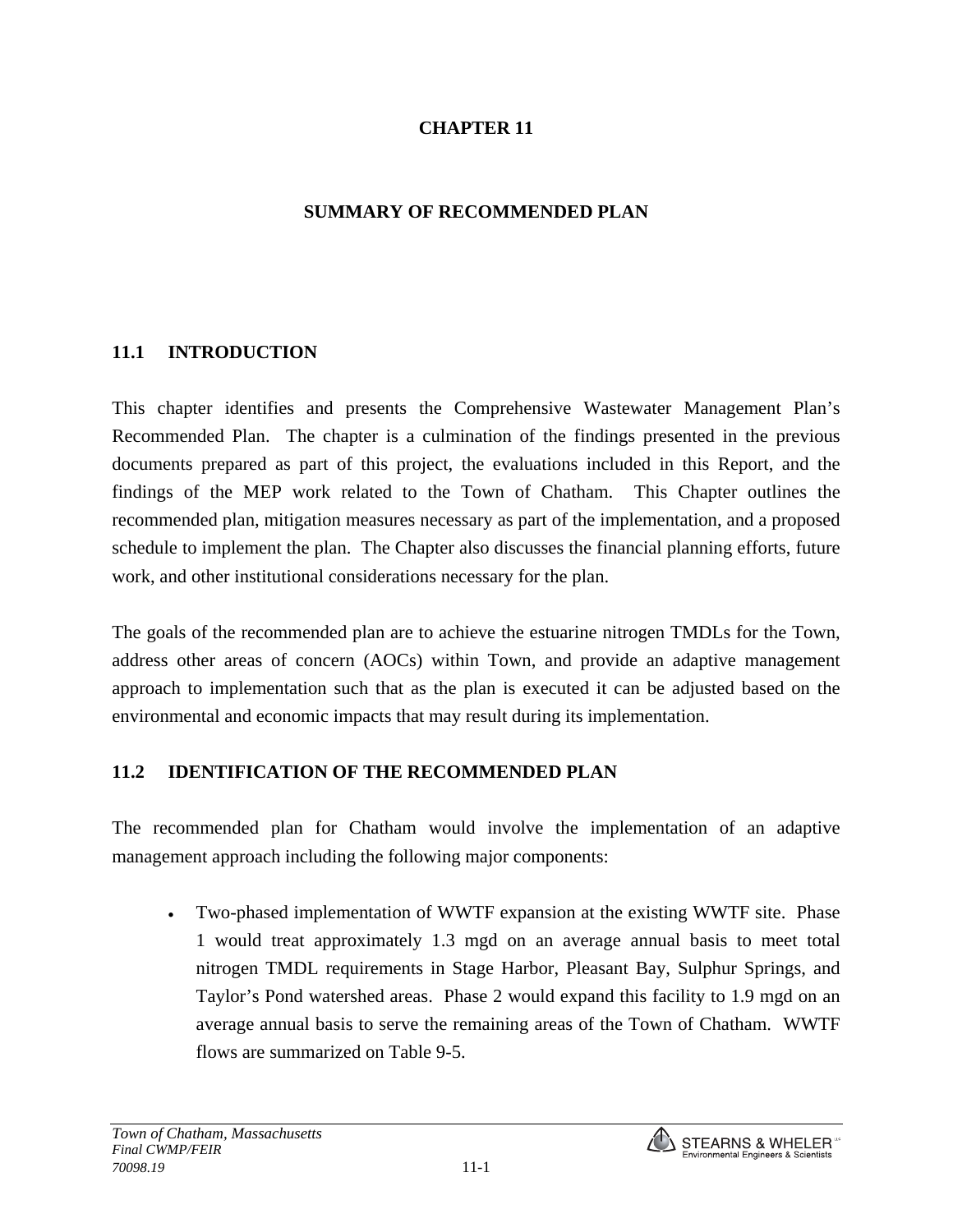- Expansion of the existing collection system to match the two Phases of the WWTF expansion with the possibility of sewering all of the 94 sewersheds identified. Sixtyone (61) of the 94 sewersheds identified would need to be sewered in order to address the TMDL requirements.
- Further evaluation of the freshwater restoration of the upper reaches of Muddy Creek which could provide a quicker remediation of the nitrogen impacts to this waterbody and to Pleasant Bay as a whole.
- Continuation of a modified coastal embayment water quality monitoring program for TMDL compliance and continued groundwater monitoring at the WWTF site.
- Continued public education on fertilizer use and management of other controllable sources of nitrogen within the Town.
- Continued enforcement of the Town of Chatham's Board of Health Nitrogen Loading Regulation in those areas not designated for immediate (next five to ten years) connection to the WWTF as part of addressing the Town's TMDLs.
- Implementation of Article 2 of the Rules and Regulations of the Sewer Department regarding growth-neutral and the new sewer use regulations.
- Continued implementation of storm water improvements and management.

The components of the wastewater collection and treatment systems expansion is summarized below.

A. **WWTF Expansion.** The following wastewater treatment processes have been identified throughout the development of the CWMP. The following list is a summary of the core technologies that will make up the new WWTF's major components.

## Preliminary Treatment:

• Pre-engineered system for screening and grit removal.

## Secondary Treatment:

- Orbal<sup>®</sup> process constructed in a modular design to allow Phase 2 expansion as the flow increases.
- Three secondary clarifiers (2 for Phase 1, third for Phase 2).

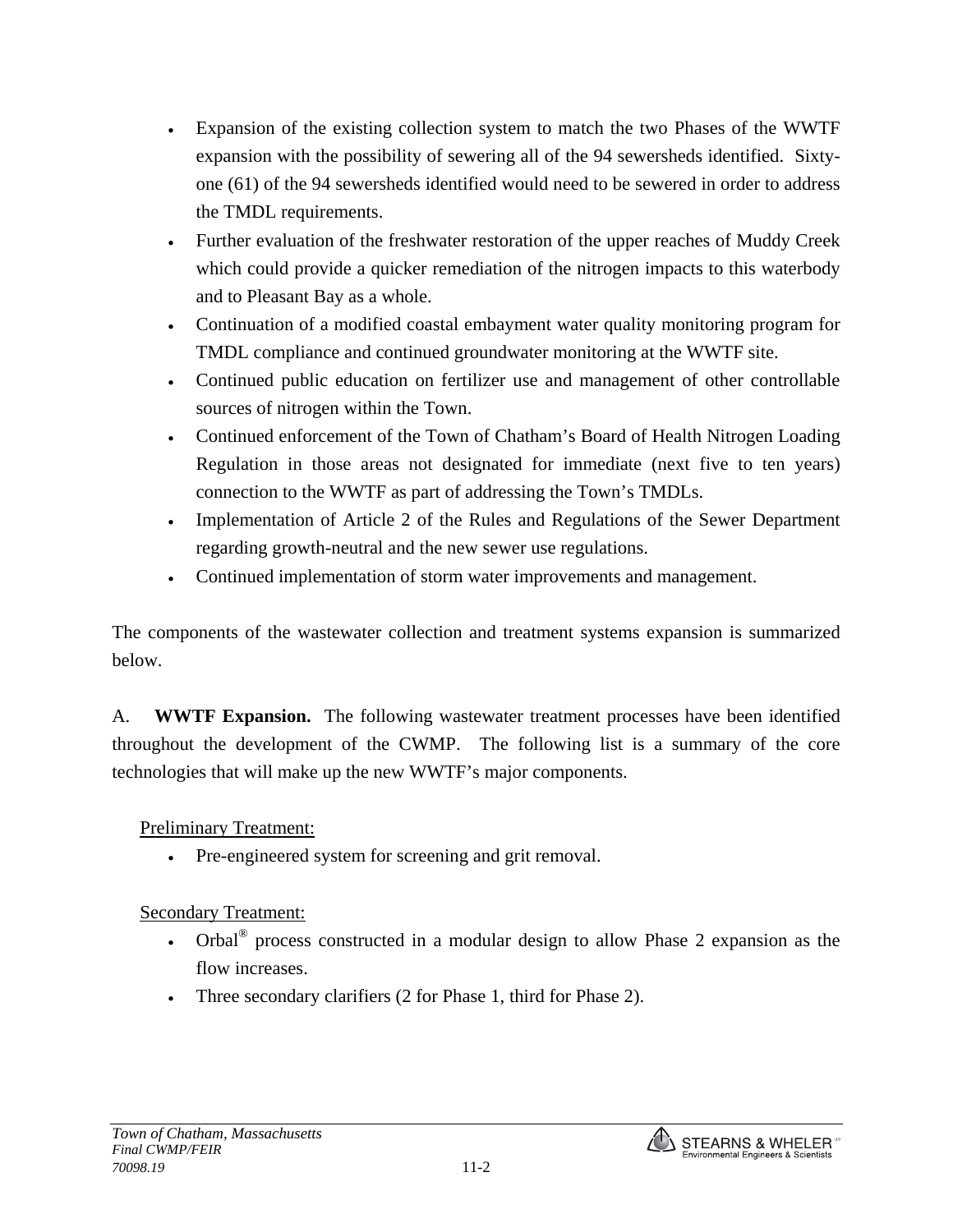## Filtration:

• Continuous backwash denitrification sand filters.

## Disinfection:

• Achieved through filtration in the sand infiltration beds. (An ultraviolet disinfection system is not being proposed at this time)

## Sludge Processing:

• System expansion with a 1.0 m Belt Filter Press.

## Odor Control:

• Activated Carbon.

# Support Facilities:

- Return activated sludge (RAS) and waste activated sludge (WAS) pumping (centrifugal pumps).
- Plant water (pumps and hydropneumatic tank).
- Sodium hypochlorite for nocardia control chemical tank and pumps.
- Sodium hydroxide for alkalinity addition chemical tank and pumps.
- Methanol for supplemental carbon.

Other considerations as requested by the Town for flexible future site operations:

- Provide space for a physical/chemical total phosphorus removal system, and a possible additional anaerobic zone for total phosphorus removal.
- Provide space for return activated sludge (RAS) processing for the possible consideration of a Cannibal® sludge minimization process.
- Provide space for additional expansion to accommodate possible flows from portions of the Town of Harwich. Chatham has begun preliminary discussions with Harwich regarding this possibility; however Harwich is in the early stages of CWMP planning. Initial consideration has been given to accommodating areas of Harwich immediately adjacent to some of the proposed Chatham sewersheds. Chatham will continue to work with neighboring towns to address the issue of a regional solution. Given the time necessary to undertake WWTF final design after completion of the CWMP,

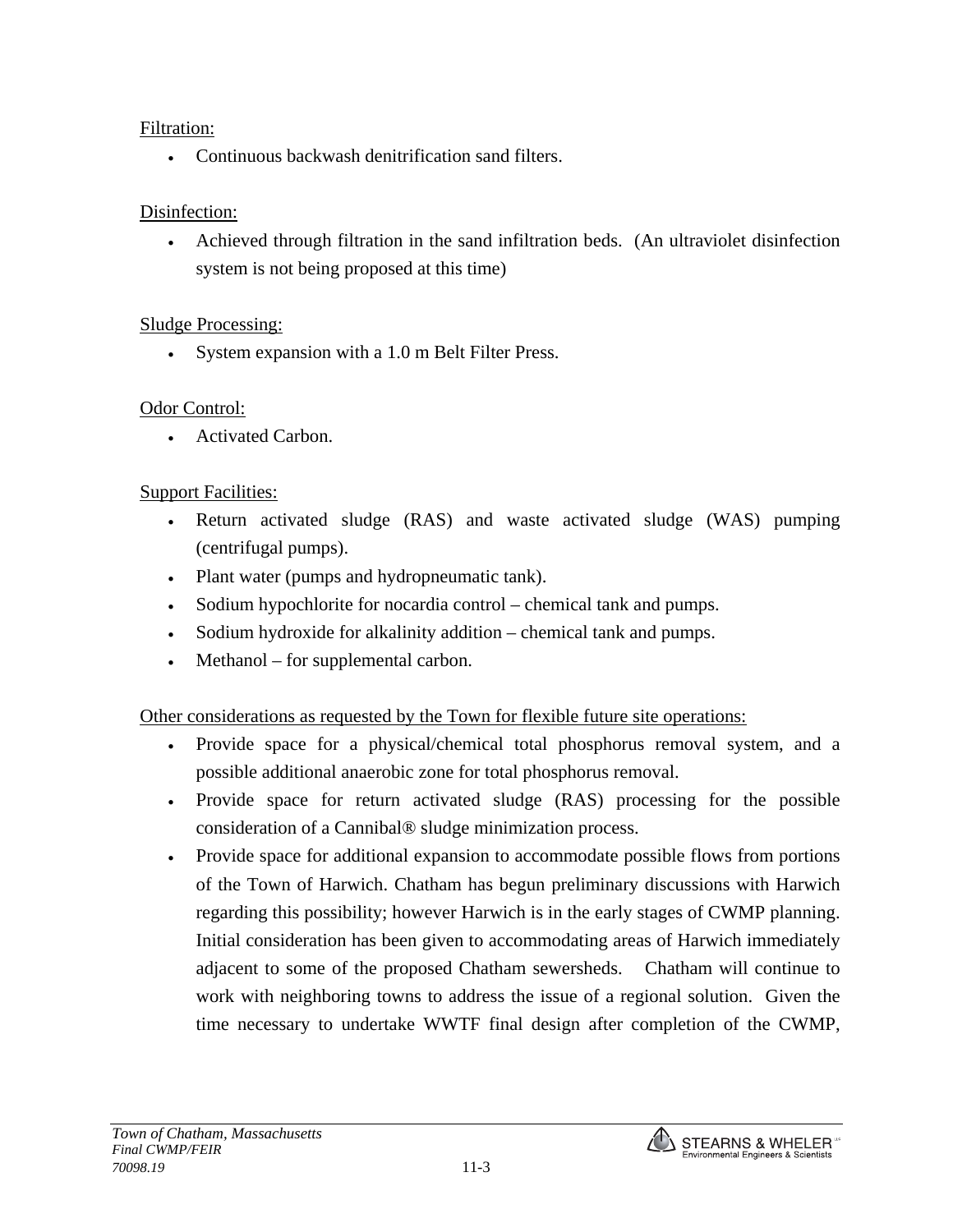Chatham will continue to explore opportunities to develop/evaluate regional solutions.

Table 9-6 provides a list of proposed Phase 1 equipment.

At the time of the Draft CWMP, disinfection was not being proposed; however, following subsequent discussions and reviews as described in Chapter 1 and 9, UV disinfection will be provided at the proposed facility.

B. **Collection System.** The collection system will be phased in over 30 or more years. The first 20 years will target the expansion of the collection system to address those areas in Town identified as AOCs in order to achieve the total nitrogen TMDLs. This will include the extension of sewers within 61 sewersheds (Phase 1) shown on Figure 9-6, and extension of sewers for the 33 remaining sewersheds over the ten years following the Phase 1 implementation as shown in Figure 9-1. The total length of proposed sewer is approximately 110 miles, 88 miles of which are proposed gravity and 18 miles of which are proposed low pressure, compared to the existing system of approximately 5 miles of gravity mains.

The total number of low pressure grinder pumps is estimated at 1,200. This number is based on one grinder pump per building/property. Though there are grinder pump units suitable for multiple buildings, these installations can become difficult to manage if buildings are owned by different parties; therefore this plan is based on one pump per property.

Of the 1,200 grinder pumps proposed, approximately 530 belong to buildings where a gravity main is installed in the road, but the elevation of the building is lower than the gravity main; therefore a pump is needed to convey the wastewater to the higher elevation in the main. The remaining 670 grinder pumps belong to buildings that have low pressure sewers based on discussions and the cost analysis reviewed with the Town.

A total of 80 new pumping stations are required for this Town-wide sewer master plan.

Approximately ten easements will be needed to implement the collection system as identified during the preliminary design. These easements are identified in Appendix U on Sheets 1

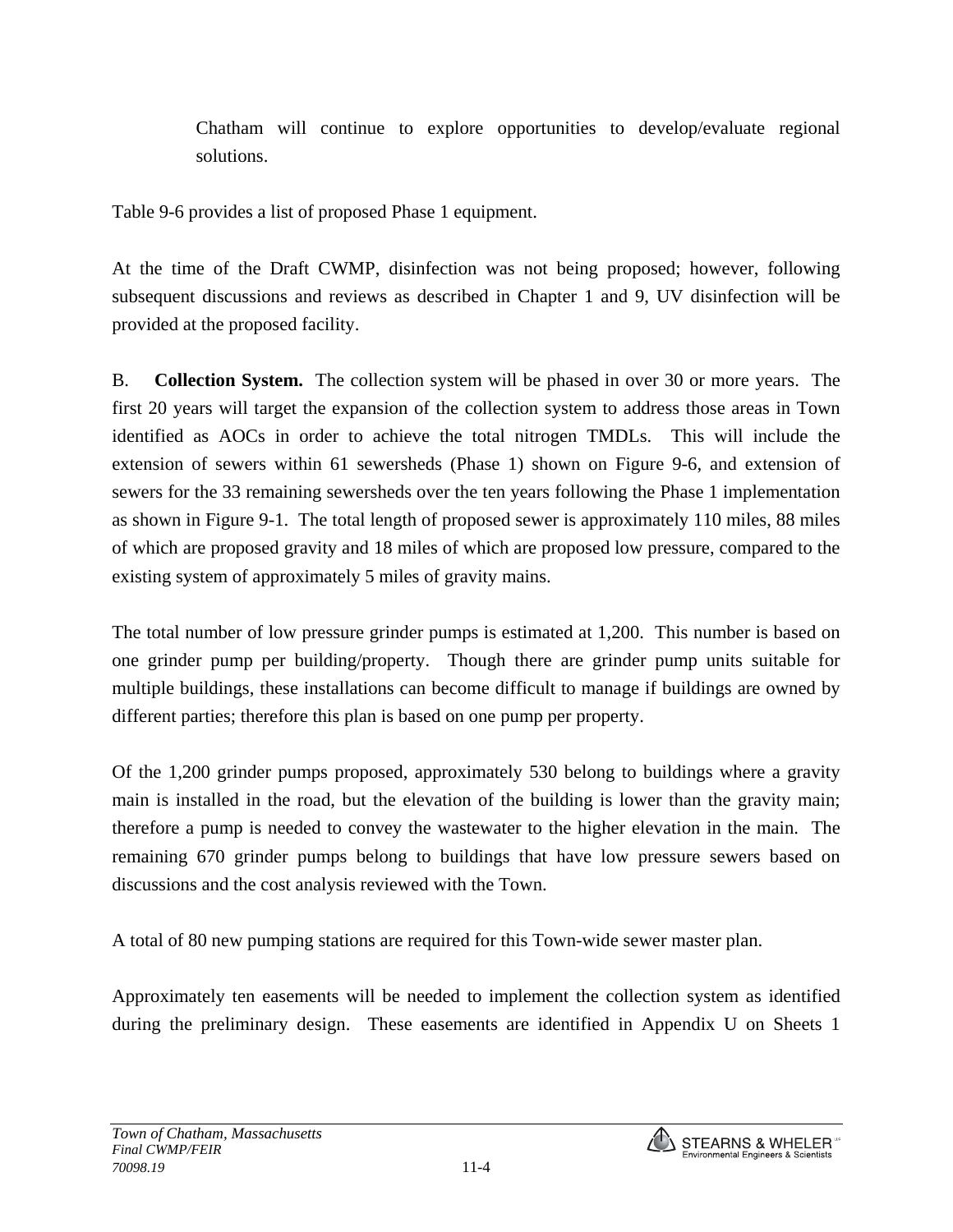through 15 and are highlighted in yellow. Attaining these easements is a critical next step for the Town in order to implement the collection system within these sewersheds.

Sewersheds along the border of Chatham and Harwich, namely 1, 2, 7 and 58 include provisions to sewer Harwich properties that can be reached by gravity collection systems.

Mitigation measures previously identified in the Chapter 11 of the Draft CWMP/DEIR have been moved to Chapter 12 - MEPA DRAFT SECTION 61 FINDINGS AND MITIGATION MEASURES, of this document.

## **11.3 PLANNED IMPLEMENTATION TIMING**

A critical piece to the facilities planning process is the implementation timing of the recommended plan. The recommended plan is a comprehensive strategy for wastewater and nitrogen management in Chatham for a 20-year period; and with a perspective on the ultimate build-out condition for the Town. The 20-year period is 2010 to 2030, which is the estimated time period for implementation of the wastewater facilities to meet the immediate (TMDL) wastewater needs in Town. The recommended plan also includes the strategy to extend wastewater collection and treatment facilities to the rest of the Town within approximately 10 years of the completion of Phase 1 (from 2030 to 2040).

The Town plans to proceed rapidly with design and construction of new facilities following the approval of the CWMP. Figure 11-1 provides a proposed schedule depicting the completion of the Final CWMP/FEIR and milestones for securing State Revolving Fund (SRF) low-interest loans; design of the first portion of the recommended plan; and expansion and upgrade of the WWTF.

The CWMP approval process is comprised of the Massachusetts Environmental Policy Act (MEPA) and Cape Cod Commission's Development of Regional Impact (DRI) reviews and ultimate compliance with the MassDEP Administrative Consent Order (ACO). The MEPA and DRI processes provide for several public comment periods and public hearings. Once the project moves through this part of the CWMP process, the Town will look to Town meeting to appropriate funds necessary to implement the initial steps in the approved plan. Once funds,

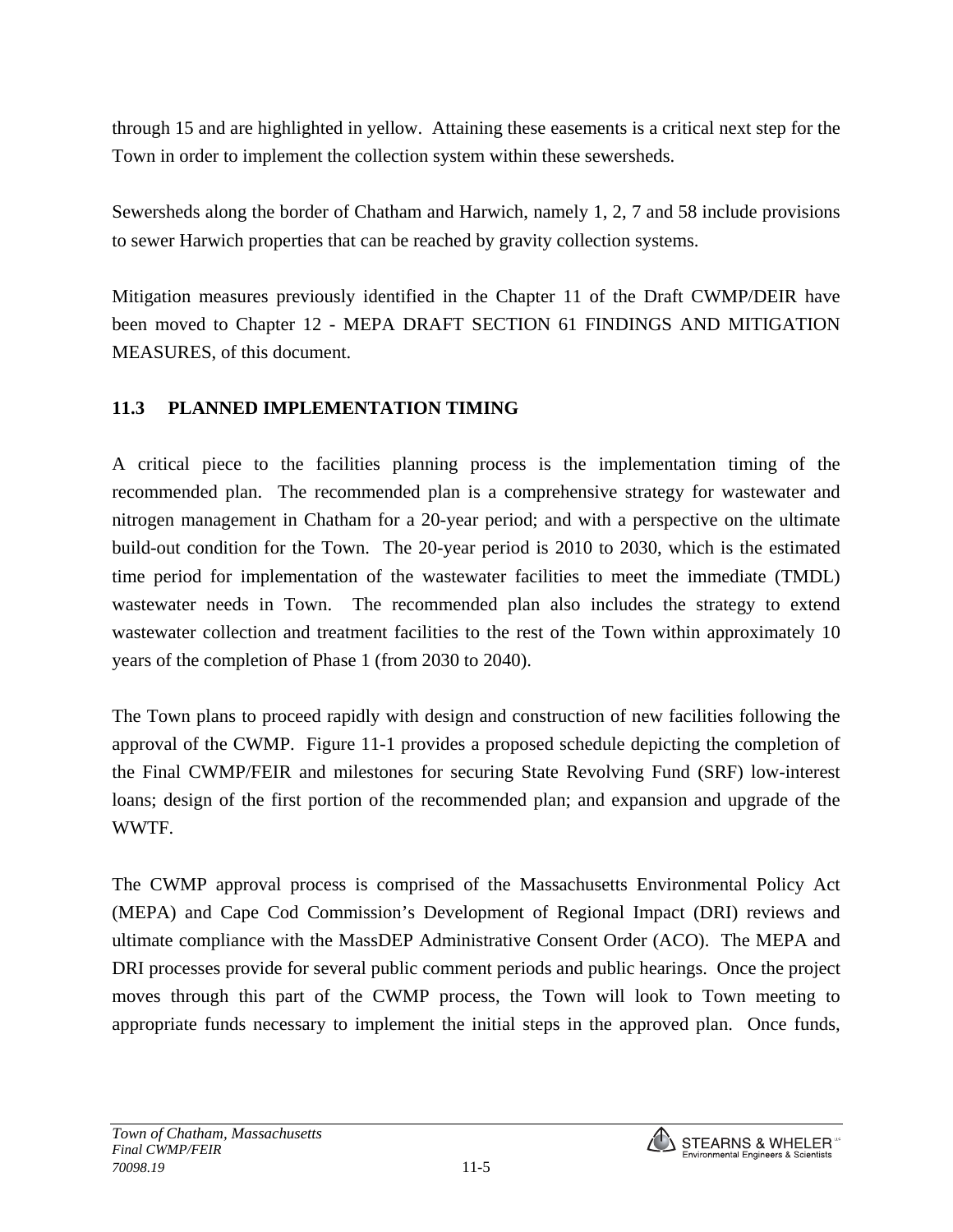including State Revolving Fund (SRF) loans, are secured the project can move into implementation as shown.

Several alternative timelines were considered for the extension of the future collection system. The Summer Residents Advisory Committee, a Town advocacy group comprised of residents that own summer homes in Chatham, but maintain year-round residency outside of Chatham (and therefore cannot vote at Chatham Town Meetings), expressed the view that they would like to see the entire Town served by a modern wastewater collection and treatment system in a period of 8 to 10 years to deal conclusively with these wastewater and nitrogen problems. Subsequent evaluations by Stearns & Wheler and the Town's Wastewater Planning Technical Advisory Group indicated that the implementation of sewers at this pace would cause major disruptions in Town to traffic, business, etc. during the 8- to 10-year period and could damage the summer-time vacation economy. It would also place a strain on the planning of other capital projects in the Town. After review with the Citizens' Advisory Committee and Board of Selectmen, general consensus indicated that a 20-year implementation was the most practical and feasible for the treatment plant expansion/upgrade and sewer expansion to those portions of Town with critical wastewater nitrogen management needs (i.e., to the areas affected by the nitrogen TMDLs). This 20-year period would be called the Phase 1 implementation and would be followed by a 10-year Phase 2 implementation to further expand the treatment facility and extend the sewers to the remaining portions of Town.

Figure 11-2 provides a preliminary schedule of how wastewater treatment and collection facilities would be implemented over this 30 year period. The schedule is subject to change based on when the Town has completed the MEPA/CCC review process and has the necessary approvals to move forward and begin implementation.

It is noted that the previous completion of the collection system preliminary design and master plan provides much flexibility on how the collection system is implemented. The flexibility of this plan will be used in an adaptive management approach to meet the nitrogen TMDLs, meet other Town wastewater priorities, and take advantage of other priorities (redevelopment, road paving, sidewalk reconstruction, etc.) to efficiently install the sewers.

The Town of Chatham has established several criteria that will be used in the process of prioritizing areas for sewering, as presented in this report. These criteria include:

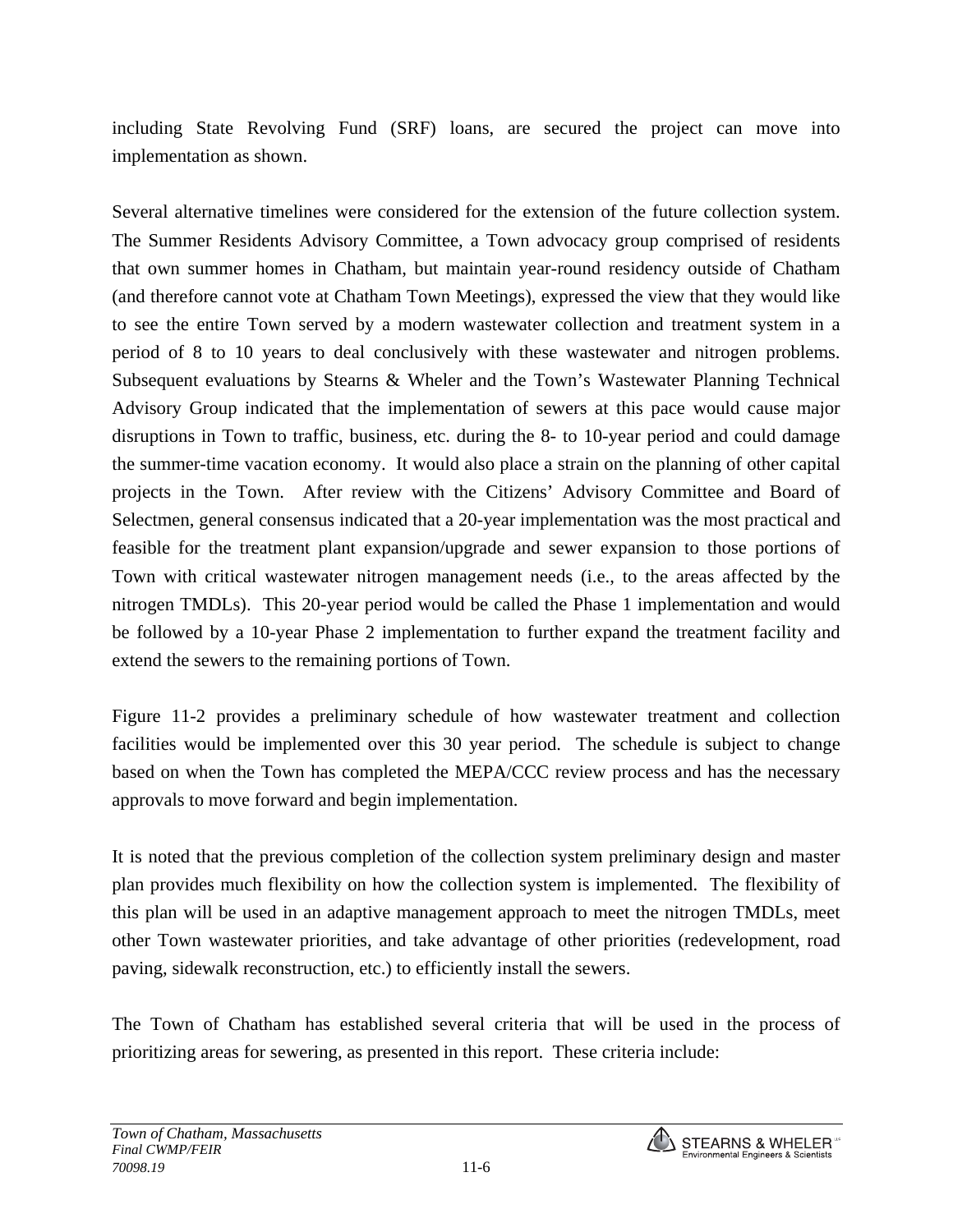- High priority watersheds based on total nitrogen TMDLs.
- Related capital projects where projects can be completed with mutual advantage.
- Coordination with other infrastructure projects (roads, water, etc.), including MassHighway Route 28 work.
- Coordination with private development and re-development that offsets some public expense for infrastructure.
- Coordination of infrastructure relay pumping stations.
- Recommendations by TAG and Water and Sewer Advisory Committee.

The recommended plan provides guidance and flexibility on which areas should be addressed in order to achieve the TMDLs; however, it will be the ultimate decision of the Town to identify which areas will be addressed first through this process and prioritize the remaining areas such that the ultimate 20 year plan (Phase 1) can be implemented efficiently.

As discussed in Chapter 1, the Town is working to secure funding from several sources in order to proceed with the implementation of the initial phase of sewer expansion and the upgrade to the WWTF. Figure 1-2 presents the extent of the initial phase of sewer phasing, and Figure 9-3 shows the proposed improvements to the existing WWTF.

# **11.4 FINANCIAL PLAN**

The Town's Technical Advisory Group has been actively evaluating mechanisms on how a collection system expansion and treatment facility upgrade would be financed and implemented in Town. Several scenarios were presented by the Town Manager and Finance Director to the Board of Selectmen to outline the financial options, to develop a capital plan that would allow a sewer expansion and treatment facility upgrade to proceed without jeopardizing other capital projects in Town, and to provide a fair distribution of costs to the Towns people.

The Town has already applied to the USDA Rural Development Program and will apply to the State Revolving Fund (SRF) to fund the WWTF construction project and future sewer projects as applicable. The Town has developed several approaches for funding and debt repayment.

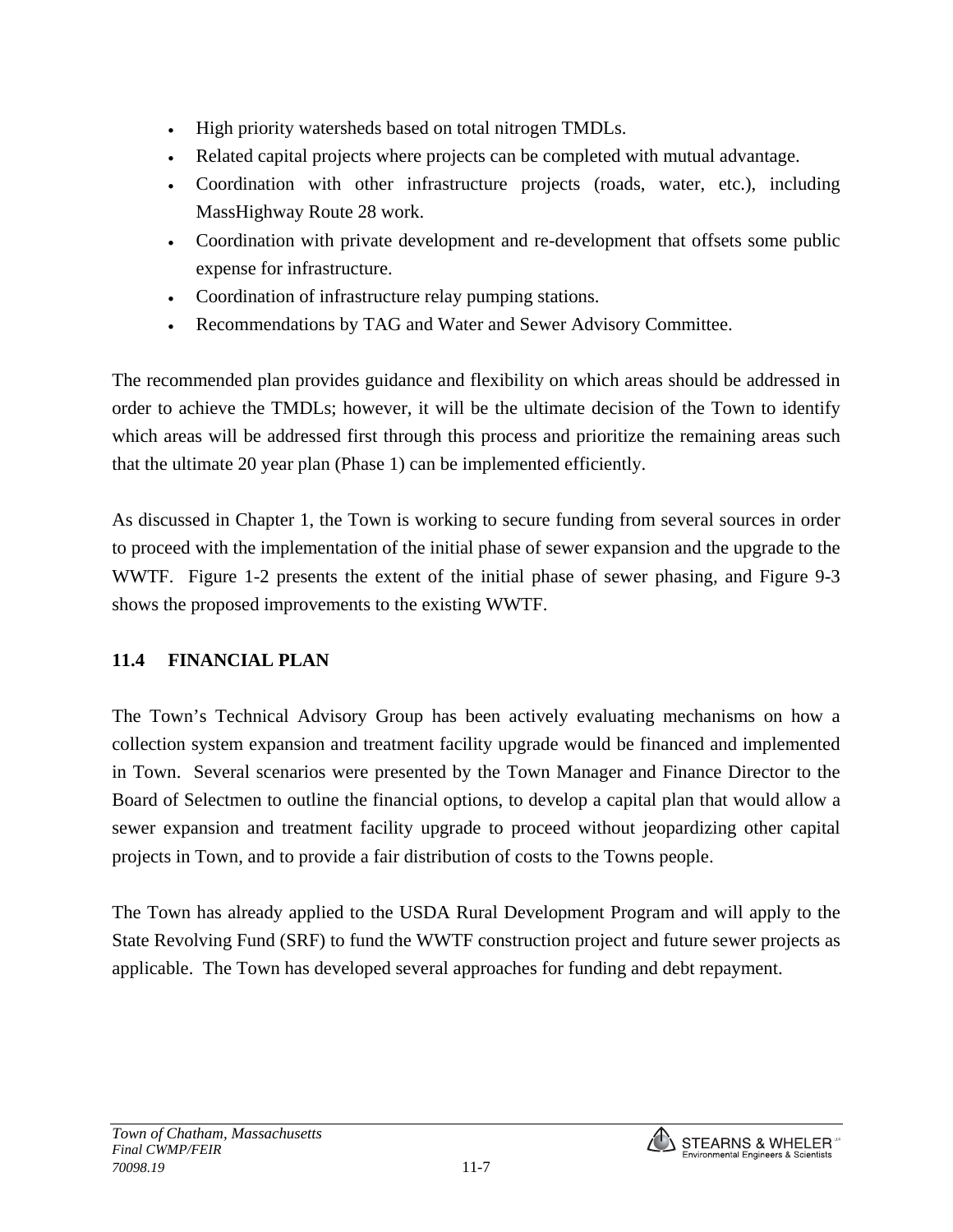The Town of Chatham adopted a Capital Facilities Plan in Fiscal Year 2003 to address the issue of its aging infrastructure. A portion of this replacement plan is dedicated to the Wastewater Facility Expansion.

A financial plan was developed in 2006 that was aimed at funding the Capital Facilities Plan without increasing the tax rate. This plan includes an infrastructure replacement phase-in schedule of 20 year bond issues (30 years for sewer expansion). To accomplish this goal, the Town stabilized its debt at \$4.7 million. A policy was instituted to insure that as the debt is paid off, and therefore reduced each year, the Town would continue to be able to fund the \$4.7 million. This policy enables the Town to use the "debt drop-off" to achieve its goal of funding its infrastructure replacement without a tax rate increase. The Town's 2005 fiscal analysis, as presented to the Board of Selectmen, is included in Appendix V.

The program level 2005 fiscal analysis was followed in April 2006 by another fiscal presentation targeted to individual homeowners. This April 2006 presentation, Appendix W, provided examples of the fiscal impacts at the individual property level, based on cost estimates at the time. This presentation also examined various betterment options versus the property tax.

The Wastewater Treatment facility alone is a \$35 million capital project that will be funded partly through debt drop-off. The remaining funds will come from the tax rate and other sources as shown below. The Town is proposing the following approach for financing the project:

- Sewer user rates will cover 100 percent of the O&M, and ultimately, 25 percent of the debt (including the collection system);
- Debt drop-off and the tax levy would cover the remaining 75 percent of the debt (50) percent debt drop-off; 25 percent increase levy declining for the duration of the bond).

The Cape Cod Water Protection Collaborative sponsored legislation, passed by the Legislature in August 2009 that would allow Towns with a completed and approved CWMP, and meeting other criteria, to be eligible for SRF funding at zero percent interest, down from the two percent interest for current loans.

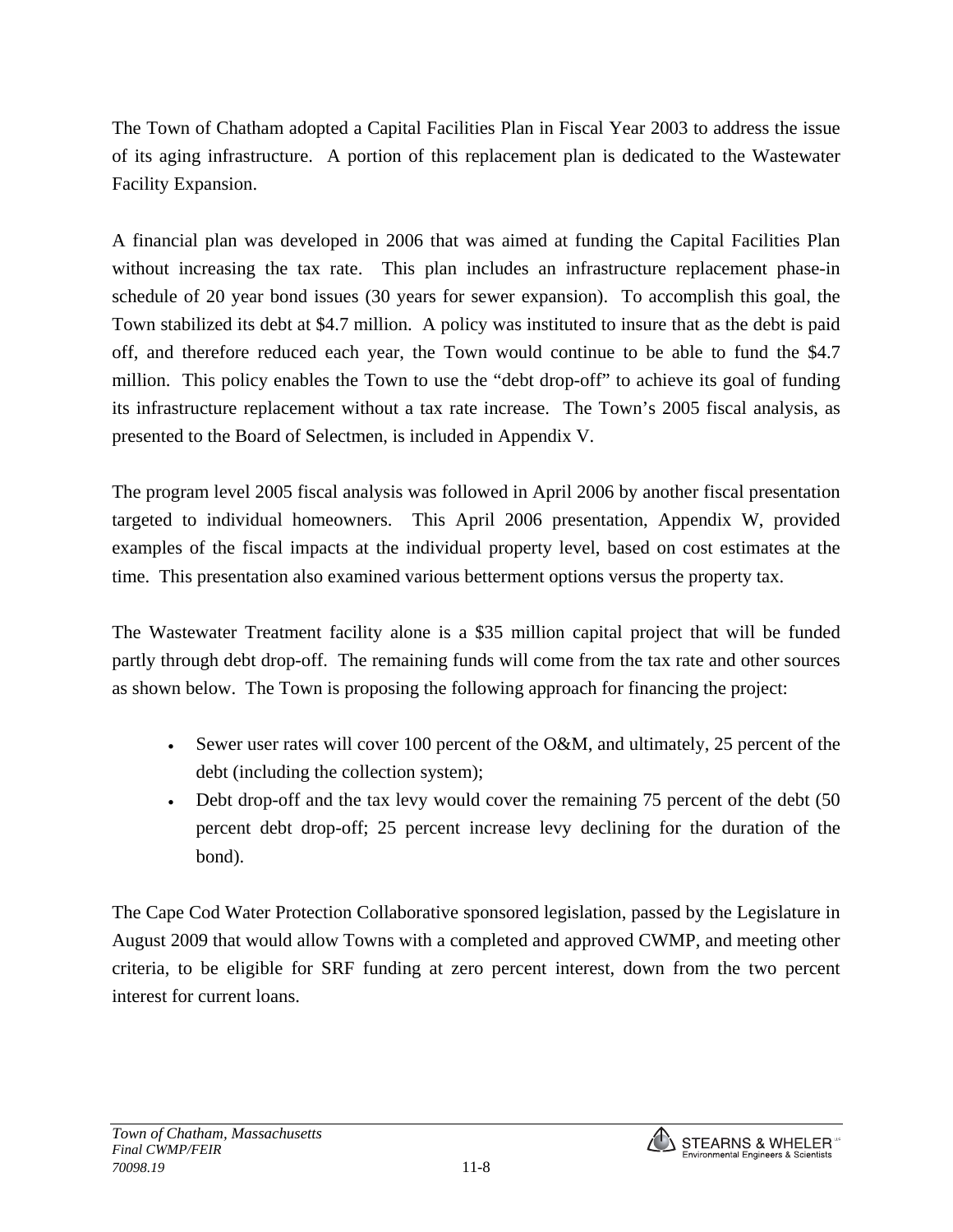The Town's current sewer user rate is not anticipated to increase from those provided in Table 8- 1. Seventy-five (75) percent of the current rate goes towards operations and maintenance costs for the existing WWTF. This is expected to continue following the completion of this project.

The Town currently does not have a Debt Service Reserve. The Town does plan on setting up a Short-Lived Asset Reserve as part of a 5-year capital plan once construction starts. A detailed schedule would be developed following final design when the upgrade and expansion is identified in detail.

Table 11-1 provides a summary of the plan costs. This Table shows costs for both Phase 1 and Phase 2 and are based on costs developed and referenced to a date of June 2007. The implementation and phasing of these costs will be spread out over the 30 plus years of implementation.

Fiscal presentations made to the Board of Selectmen and the community have provided information on the expected direct costs to the individual property owner. These costs include:

- One-time Connection Cost estimated between \$3,000 to \$10,000 depending on the home/business distance from the street, the need for a grinder pump, and other characteristics of the property.
- Annual User Charge estimated at \$400/year, based on current system users.

The Town has also undertaken a Value Engineering (VE) review of the proposed preliminary design of the wastewater treatment facilities included as part of the recommended plan. Costs have been reduced as part of this process.

As discussed previously, the prioritization of the collection system expansion has not been formalized and will be a function of the criteria established above and the adaptive management process executed during the 20 year planning process. However, the Town of Chatham has determined that based on the Total Capital Costs developed and summarized in Table 11-1, that they will be looking to appropriate \$40 million for construction of the proposed Phase 1 wastewater treatment facility. The Town also anticipates appropriating approximately \$170 million (2007 dollars) over a 20 year period (2010 to 2030) for the collection system.

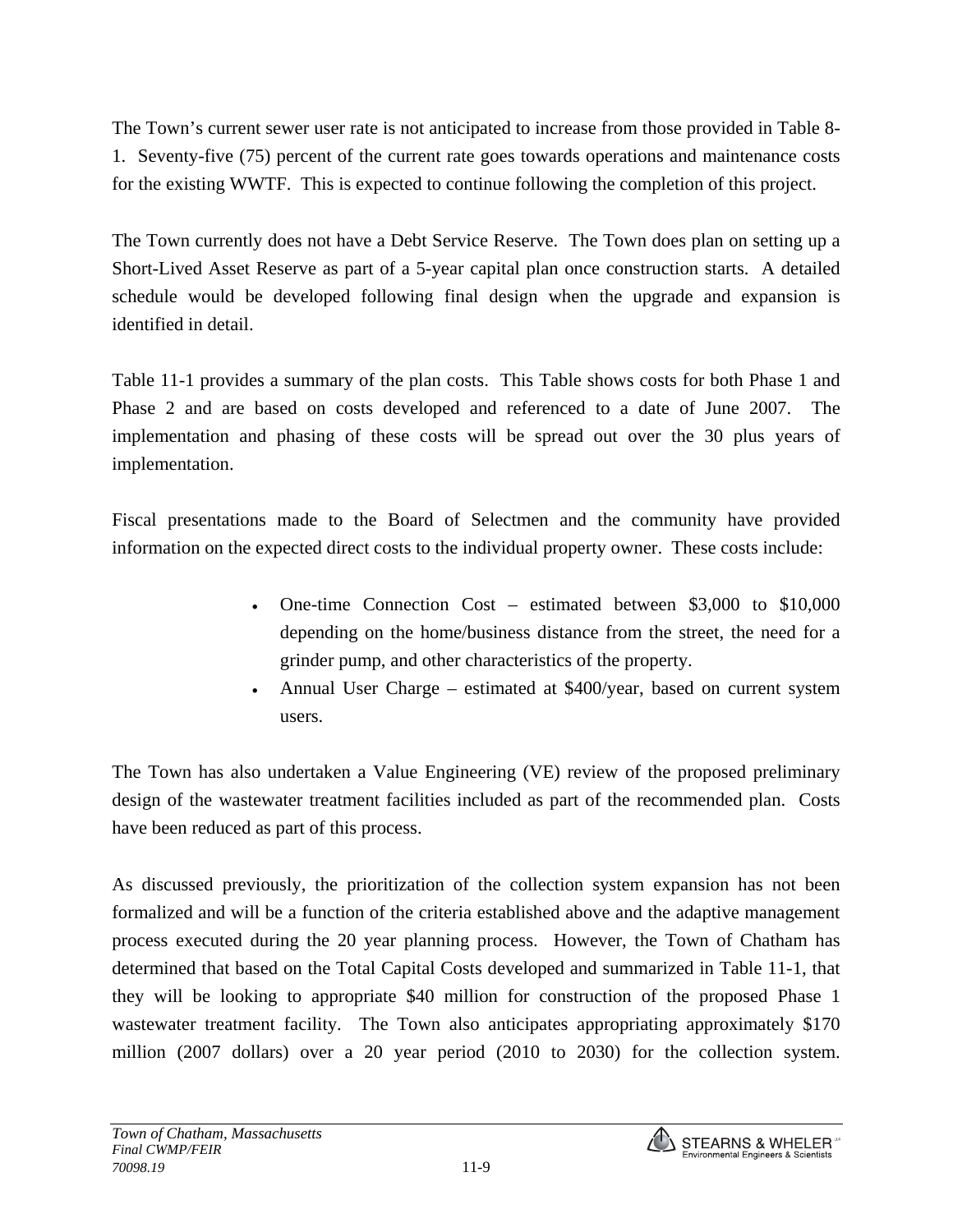Appropriations would likely be in the \$15-\$20 million range every two years for design and construction of collection systems in order to achieve the TMDLs.

#### **11.5 INSTITUTIONAL CONSIDERATIONS**

The following section identifies and discusses several primary institutional considerations related to plan implementation:

- Prioritization
- Proprietary equipment
- Ownership, and operation and maintenance considerations
- Easements
- Monitoring programs

A. **Design and Construction Issues.** As the Town moves forward in implementing the recommended plan, several issues will need to be resolved during design and construction:

- Proprietary equipment / sole sourcing of equipment.
- Standardization of equipment (mainly pump station and grinder pump units).
- Grinder pump unit ownership.

During the evaluation of technologies as part of the preliminary design, interest by the TAG on some specific technologies has been expressed. The Town understands that the Commonwealth of Massachusetts requires projects be open to as many contractors and equipment suppliers/manufacturers as possible to make the process competitive and to encourage fair pricing. The Commonwealth also encourages performance-based specifications in those areas where a particular technology or piece of equipment is sought, however, the Massachusetts General Laws (MGLs) do allow for selection of a specific piece of technology if it is deemed in the best interest of the project and endorsed and documented by the Town.

The recommended plan calls for an Orbal® advanced secondary process which is an oxidation ditch type process. Construction of the concrete tanks will be competitively bid. However, there may be components of the equipment that are provided by the Orbal® process manufacturer in order for them to provide performance guarantees on their process. To the fullest extent

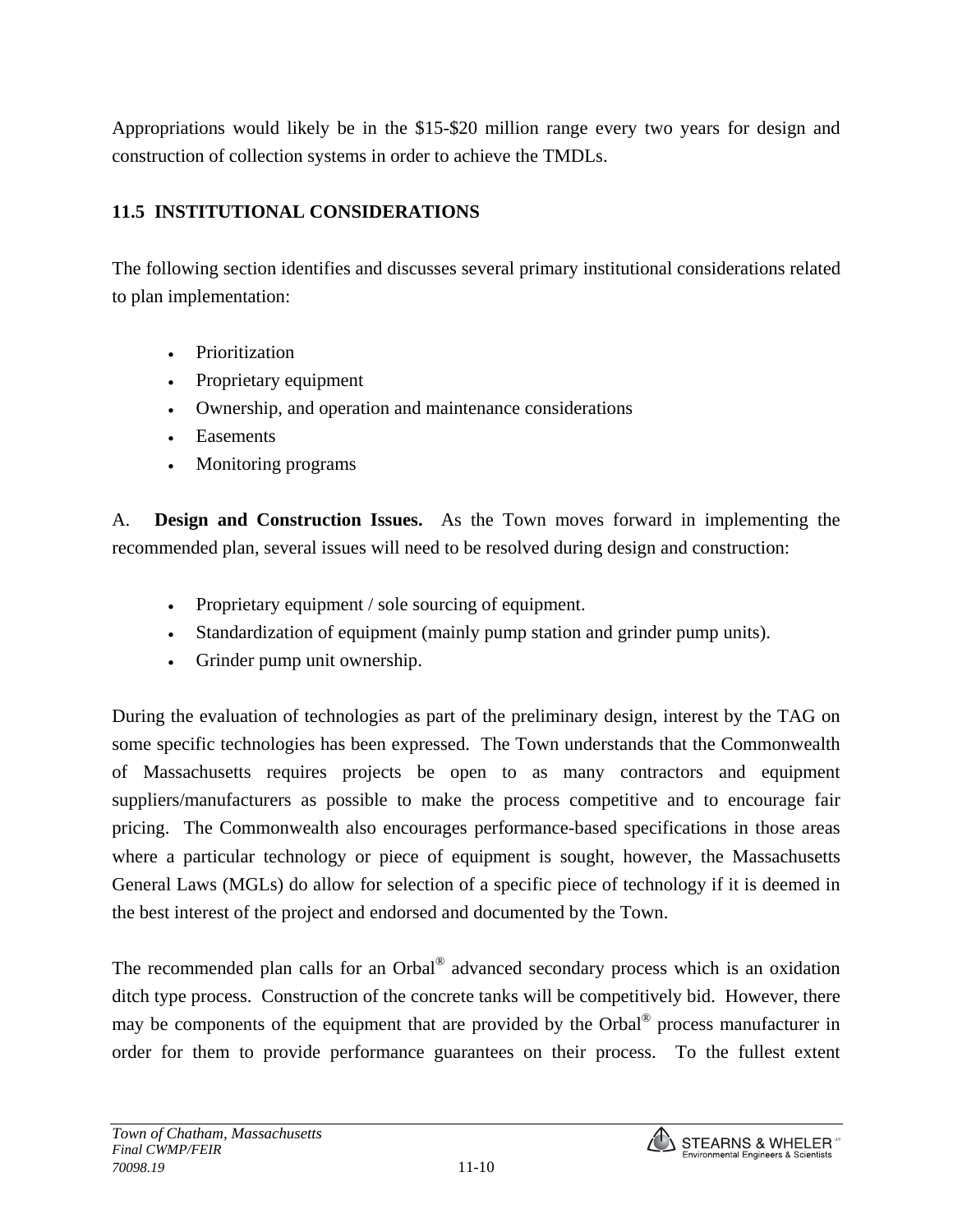possible, components of the Orbal® process will be specified naming three manufacturers or equal, including: pipes, valves, gates, pumps, motors, etc.

The Town may also wish to standardize around a particular piece of equipment, for example grinder pump units or pumping station equipment, in order to minimize storage of spare parts for several different manufacturers and minimize operational and maintenance issues and training associated with maintaining different manufacturers equipment for the same application. Although grinder pumps are the most common collection system component where this might be applied, the Town may have a desire to standardize around a valve, pump or other equipment manufacturer for other collection system and WWTF components.

In the case of grinder pump units, the Town needs to make decisions prior to collection system design on ownership issues associated with these units. The Town may elect to:

- Purchase, install, own, operate and maintain the equipment.
- Purchase equipment and property owners install, own operate and maintain.
- Let the property owner purchase and install, and the town operate and maintain.
- Let the property owner maintain complete ownership and maintenance requirements.

This issue will be addressed by the Town during final design and implementation.

B. **Embayment Monitoring.** The overriding need to extend sewers is to remediate the current nitrogen loading to coastal estuaries as identified by the nitrogen TMDLs. MassDEP will require embayment monitoring, which may include water quality, eel grass coverage, and benthic infauna habitat, to verify that the sewer extension and nitrogen remediation efforts are effective.

Working with MassDEP, CCC, and SMAST, the Pleasant Bay Alliance has taken the lead in defining the scope and content of a long-term embayment monitoring program to meet nitrogen TMDLs. They have recognized the following key items about such a program:

- The ultimate goal is to restore the marine habitat to the levels that are the basis of the TMDLs.
- The attainment of the threshold nitrogen concentrations at the estuary sentinel stations are an indicator of the condition that habitat can repair itself.

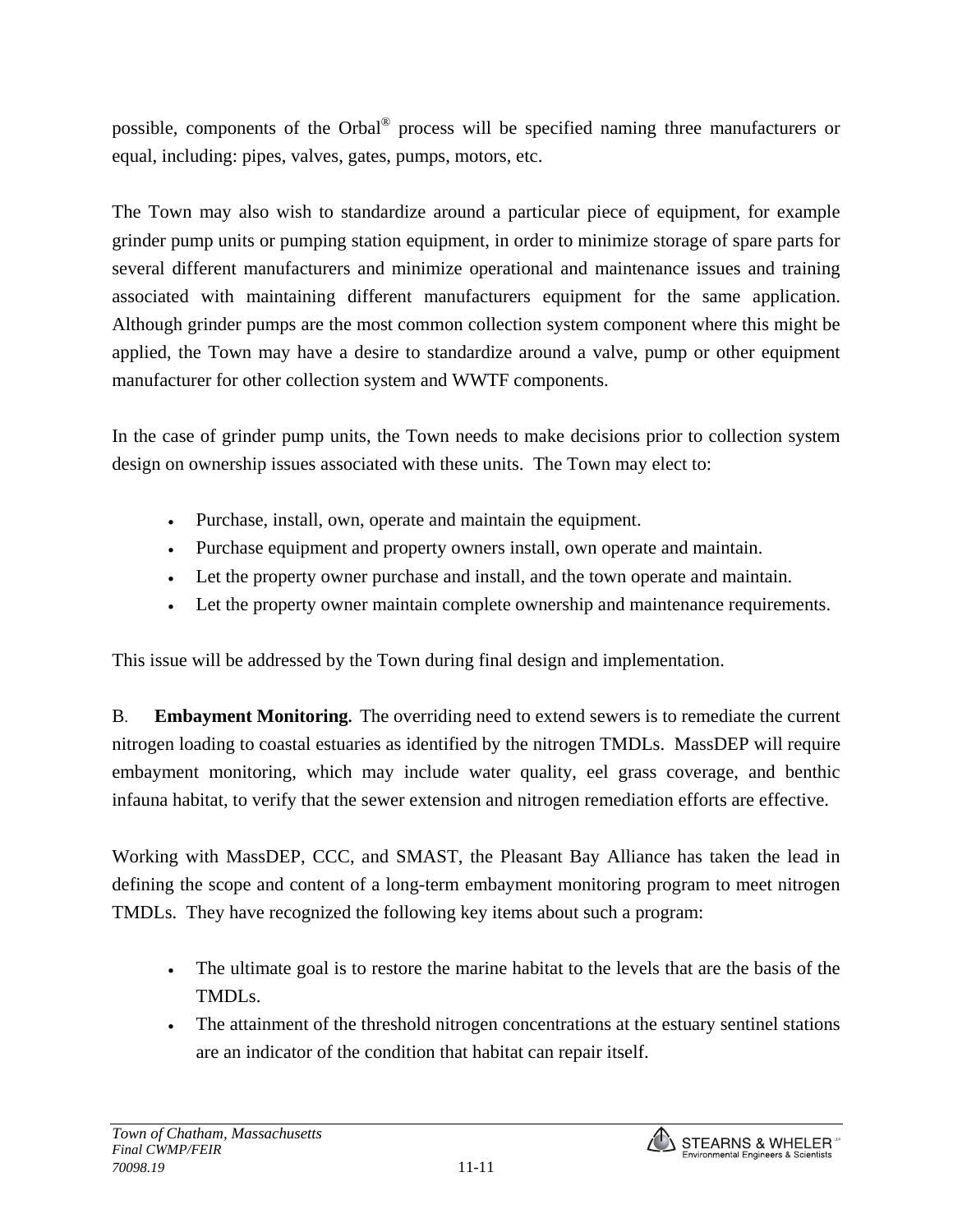- The implementation of Phase 1 (to remediate watershed nitrogen loadings as the method to meet the TMDLs) will require a period of 20 years. The positive response of the water quality and benthic habitat will require several more years, given the groundwater travel time from the watersheds to the estuaries, and the release and flushing of the stored benthic nitrogen loads.
- Some aspects of habitat restoration, such as re-growth of eel grass, may not be possible due to other factors such as past deposition of organic solids, on-going boat traffic, etc.
- Once the water quality returns to a level near the threshold concentration, active eel grass restoration efforts may be needed.
- The embayment monitoring will be a long-term effort and will need to be a team effort between the communities within the embayment watersheds and MassDEP.

Working with MassDEP, CCC, and SMAST, the Pleasant Bay Alliance is currently working on a pilot project to develop an embayment monitoring program for that water body, with the expectation that its primary monitoring criteria, parameters, and overall structure can be used by communities at other embayment watersheds. The Town of Chatham, represented by Dr. Robert Duncanson, is an active member in this group and will continue to work for the development and implementation of the embayment monitoring program for Pleasant Bay; as well as its application to the Stage Harbor, Sulfur Springs/Bucks Creek, and Taylor Pond/Mill Creek systems.

C. **Groundwater Monitoring.** The current groundwater monitoring program for the treated water recharge at the Chatham WWTF is based on agreements between the Town and MassDEP as guided by the Administrative Consent Order on the WWTF. The current program includes the following components:

- Water level is monitored at approximately 50 monitoring wells (some are screened in the upper aquifer and some are screened in the lower aquifer) as indicated in Appendix X. These levels are monitored three times per year (typically in April, August, and December).
- Water quality is monitored (at the same time periods) from eight of the wells. Two of the wells are directly downgradient of the treated water recharge to measure any elevated nitrogen or conductivity level, and the remaining six wells are outside of the

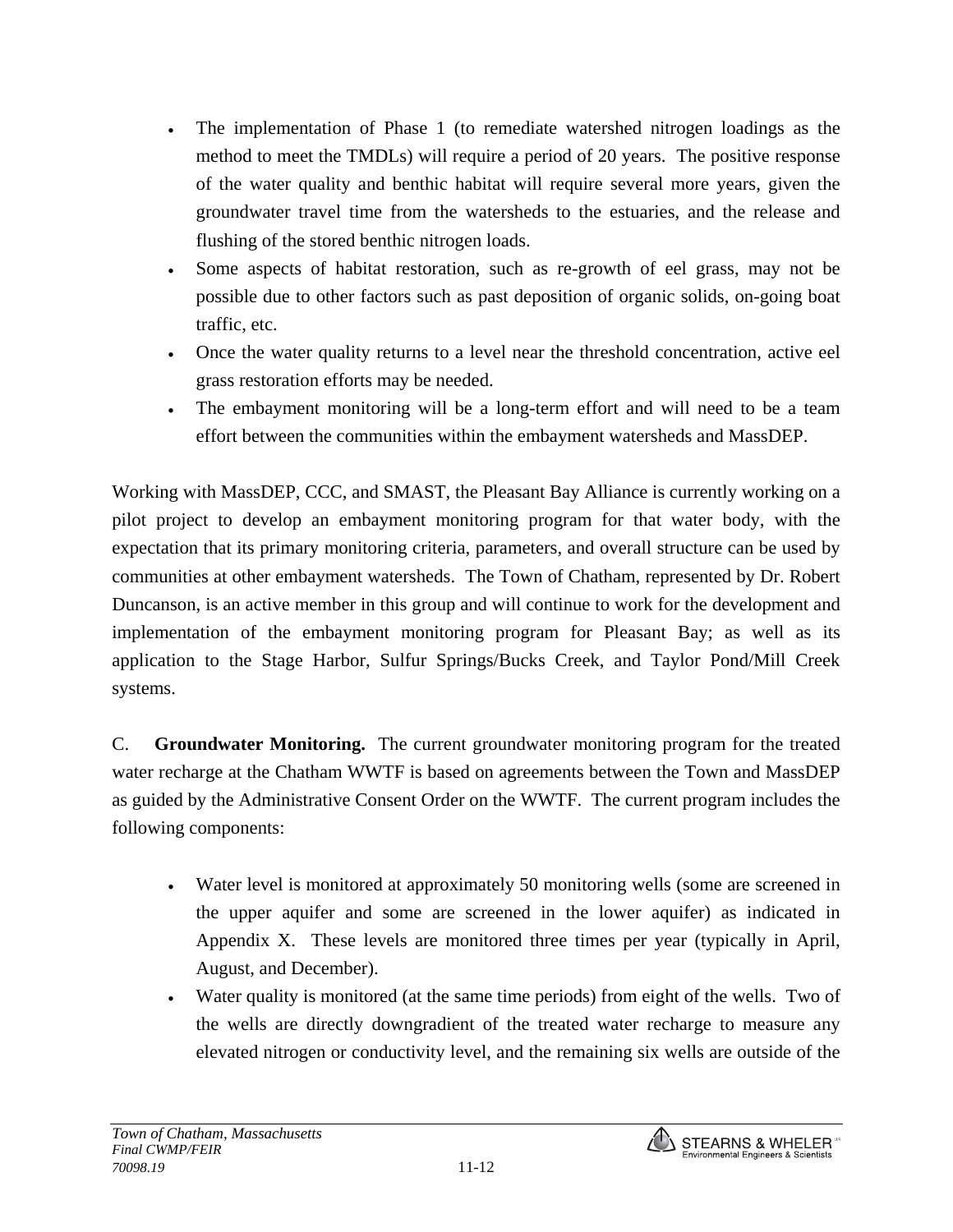groundwater affected by the recharge (plume area). The water quality monitoring typically includes field parameters of specific conductance, temperature, and pH; nitrate and nitrite nitrogen; total Kjeldahl nitrogen; and dissolved sodium. In FY 2007, several samples were analyzed for total organic carbon.

This monitoring program is expected to be incorporated into a new groundwater discharge permit after approval of the CWMP. The permit and monitoring program will receive public review at that time. As treated water flows increase, the water level monitoring network may need to be expanded to observe any changes in groundwater elevations as indicated by recent groundwater modeling (Appendix G). These changes are expected to occur over a long period.

Due to the long time period that will occur as recharge flows increase, groundwater level monitoring at the 50 wells should be changed to once per year for two out of every three years, and seasonally (three times per year) every third year. Groundwater quality monitoring for the current monitoring parameters should continue three times per year.

D. **TMDL Compliance and Adaptive Management Plan.** Discussions with MassDEP have indicated that nitrogen TMDL compliance will be met with the restoration of the habitat quality that has been targeted by the MEP. These discussions have identified that this restoration may take several years after new wastewater facilities are installed due to the long groundwater and nitrogen flow travel times. The same discussions have also indicated that steady implementation of the CWMP will demonstrate compliance with the TMDL because the CWMP has been established to meet the TMDLs using the scientific methods supported and approved by MassDEP. The commitment to steady implementation has been stated in the Financial Plan of Section 11.4.

It is understood that ongoing and proposed environmental monitoring activities may observe environmental changes (hopefully for the better, but possibly to the worse) and that mid-course corrections to the plan implementation may be needed. This understanding of possible midcourse correction is called "Adaptive Management". The following text summarizes the major components of the TMDL compliance and Adaptive Management Plan. It is understood that this plan will be updated as time proceeds in the spirit of Adaptive Management.

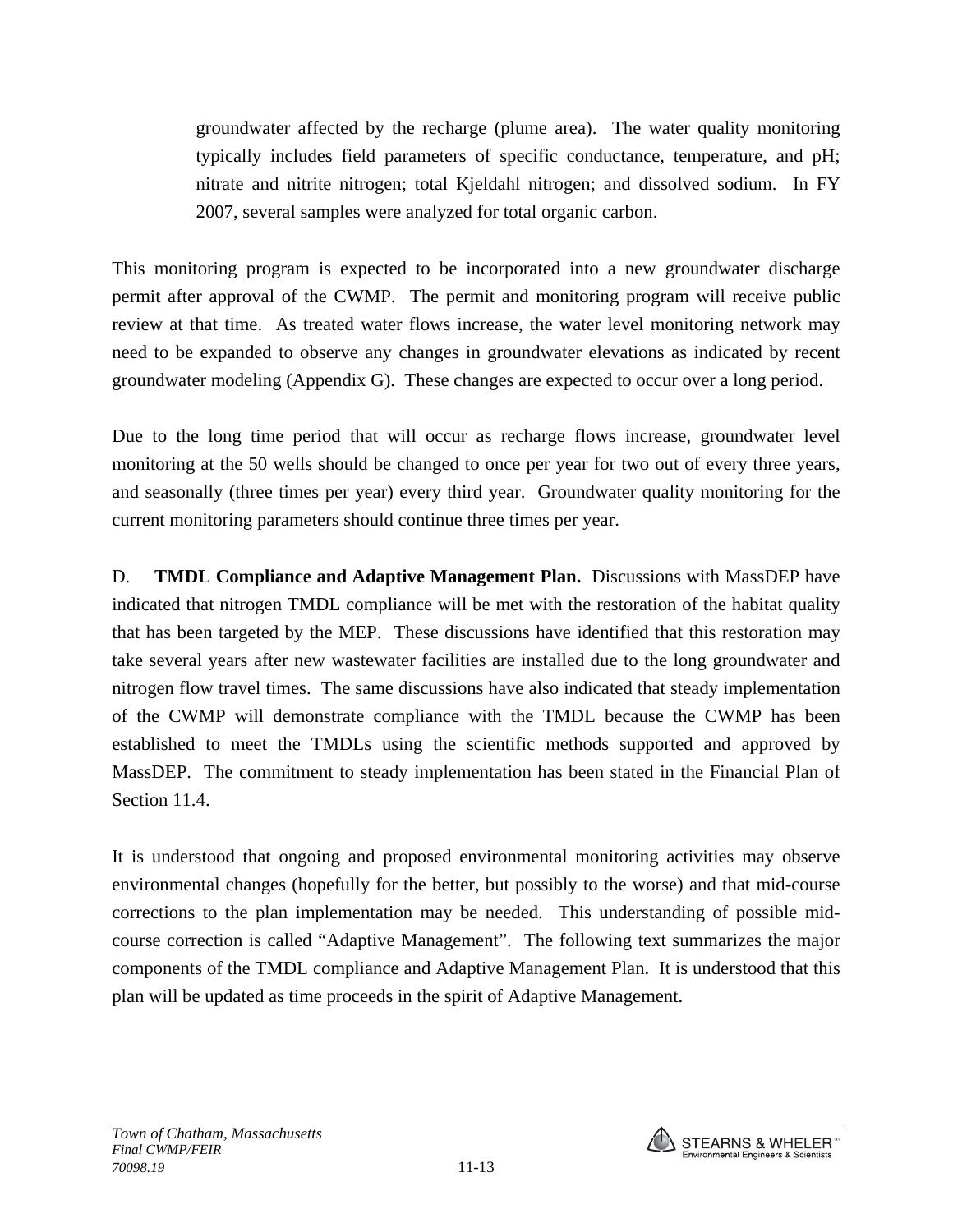1. **Implementation of the CWMP.** The CWMP will be implemented as indicated in the recommended plan portion of this Chapter (Section 11.2). The Phase 1 wastewater facilities will be implemented over a 20-year period (approximately 2010 to 2030) and the Phase 2 wastewater facilities will be implemented in the next 10 years (approximately 2030 to 2040).

The Town has committed to fund the implementation at \$15,000,000 to \$20,000,000 every two (2) years for the 30-year implementation period. The May 2009 Annual Town Meeting recently approved \$59,508,000 for the initial implementation discussed in Section 1.7. This initial appropriation indicates a 6- to 8-year "jump start" on the program.

 2. **Documentation of Capital Expenditures.** The primary TMDL compliance tool used by MassDEP will be verifying that the Town has applied to the SRF program for low interest loans in the \$15,000,000 to \$20,000,000 range per 2-year period committed by the Town. MassDEP's support of the SRF applications will be needed to facilitate implementation.

 3. **Compliance with the Groundwater Discharge Permit.** The design for the WWTF upgrade will be accompanied by a MassDEP discharge permit application. MassDEP will review the application information and develop a draft discharge permit for public review. Once the permit is finalized, the Town will need to comply with the various treatment, sampling, and reporting requirements specified in the permit. Compliance with the groundwater discharge permit will be a major component of the TMDL compliance.

 4. **Reporting on Groundwater Elevation and Quality Monitoring in the Vicinity of the WWTF.** This monitoring and reporting will be part of the Groundwater Discharge Permit requirements and the Discharge Permit requirements and the Discharge Permit will identify the monitoring plan.

 5. **Reporting on Estuarine Water Quality Monitoring.** The Town of Chatham continues to sample and analyze the marine waters in their estuaries even though the MEP Technical Reports and TMDLs are complete. The Town has a large group of volunteers who do this sampling, and the volunteers have been an important support group for the CWMP and the initial implementation of the CWMP. Now that the MEP work is complete, the Town has reduced the monitoring frequency and locations (in consultation with SMAST and MassDEP) from a very analytical strategy (needed to develop the TMDLs) to more of a program to develop

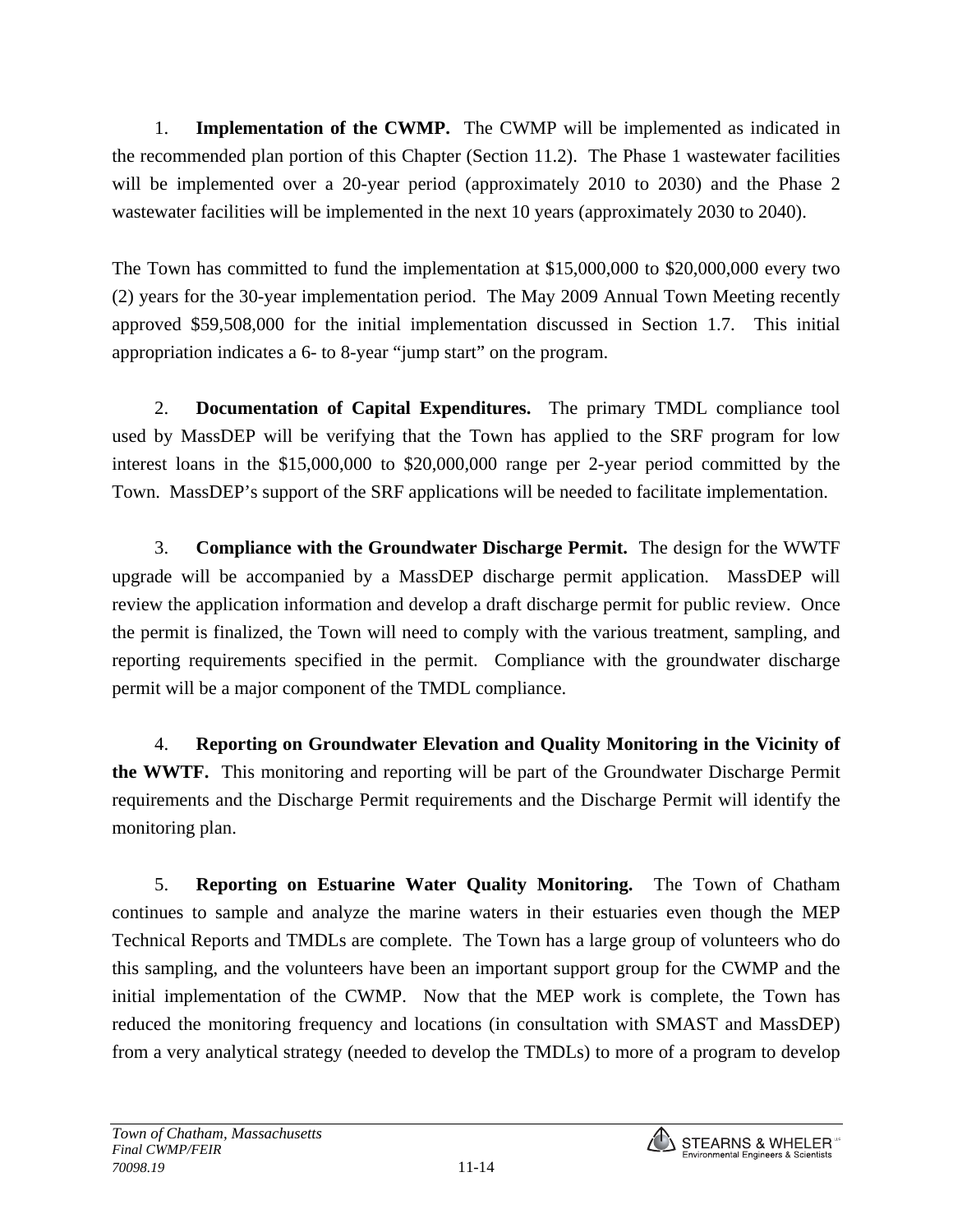and investigate long-term trends. This monitoring is closely coordinated with the other Pleasant Bay communities through the Pleasant Bay Alliance. As discussed earlier in this chapter, the Town is participating in the MassDEP Pilot Project to develop a standard protocol for long-term monitoring in the estuaries.

 6. **Habitat Assessments That May be Completed by the Town, MassDEP, and/or Regional Organizations.** As part of the MassDEP Pilot Project to develop standard protocols for estuarine water quality and habitat monitoring programs, there has been much discussion on who will perform these assessments and who will pay for them. It has been generally agreed:

- The timeline for wastewater infrastructure implementation and the groundwater travel times indicate that the first habitat assessment (that could be correlated to wastewater system improvements) will not be needed for several years; therefore, there is time to develop the program.
- MassDEP will continue its eel grass mapping program (if state funding continues).
- Individual Towns or resource groups such as the Pleasant Bay Alliance will probably be the responsible parties to complete the benthic habitat surveys. The protocols, goals, and reporting procedures for these surveys will be a major focus for the MassDEP Pilot Project.

 7. **Continued Coordination with the Pleasant Bay Alliance for Regional Model Runs.** The Town will continue to be an active member of the Pleasant Bay Alliance to develop and support water quality model runs of the Pleasant Bay system. Several model runs have recently been completed to investigate the effects of the new breach (2007). Additional model runs are in the planning stages for a future nitrogen loading scenario based on the developing wastewater plans of the 4 Pleasant Bay Towns.

 8. **Periodic Watershed Assessments and Other Evaluations.** Watershed assessments will be completed periodically (every 5 to 10 years) to tabulate water consumption, estimated septic system discharges, WWTF recharge and treatment performance, and nitrogen loadings from the non-wastewater sources to summarize changes of nitrogen loads to the estuaries over time. These nitrogen loading summaries will be compared to the water quality monitoring trends to investigate possible correlations between water quality and nitrogen loading. Other evaluations of nitrogen and/or phosphorus loading will be completed as needed.